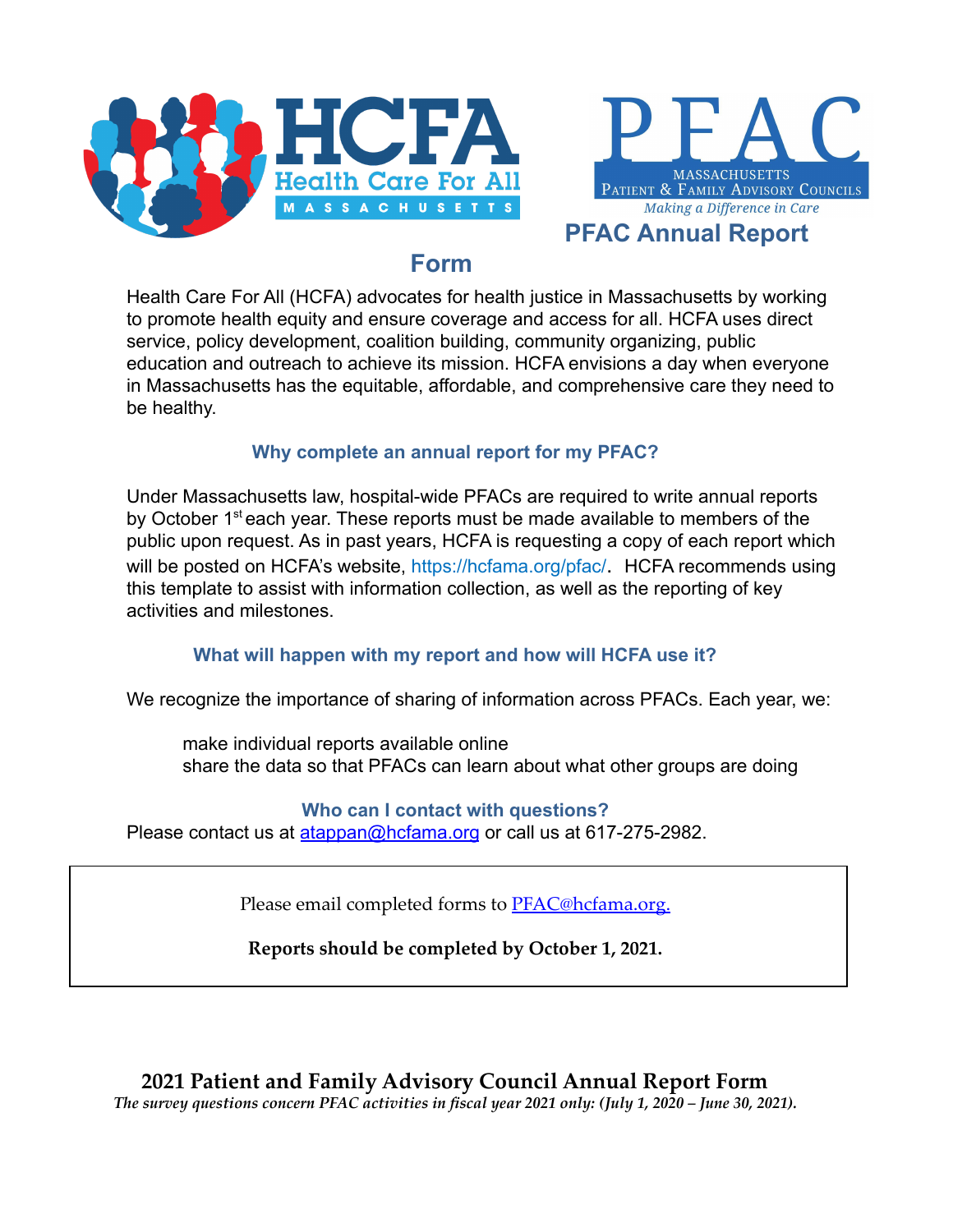# **Section 1: General Information**

### **1. Hospital Name:** Dana-Farber Cancer Institute

NOTE: Massachusetts law requires every hospital to make a report about its PFAC publicly available. HCFA strongly *encourages the completion of an individual report for each hospitals-wide PFAC.*

#### 1a. **Which best describes your PFAC?**

☐ We are the only PFAC at a single hospital – **skip to #3 below**

- ☐ We are a PFAC for a system with several hospitals **skip to #2C below**
- $\Box$  We are one of multiple PFACs at a single hospital
- ☐ We are one of several PFACs for a system with several hospitals **skip to #2C below**
- $\boxtimes$  Other (Please describe): (We have an Adult PFAC and Pediatric PFAC; this report is for both)

#### 1b. Will another PFAC at your hospital also submit a report?

- $\Box$  Yes
- $\nabla$  No
- ☐ Don't know

1c. Will another hospital within your system also submit a report?

- $\Box$  Yes
- ☒ No
- ☐ Don't know

#### **3. Staff PFAC Co-Chair Contact:**

- 2a. Name and Title:
- 2b. Email:
- 2c. Phone:
- $\boxtimes$  Not applicable

#### **4. Patient/Family PFAC Co-Chair Contact:**

3a. Name and Title: Nicole Abair, Pediatric PFAC, Co-Chair Erica Bernstein, Adult PFAC, Co-Chair 3b. Email:

[nrabair05@gmail.com](mailto:nrabair05@gmail.com) [ebapfac@gmail.com](mailto:ebapfac@gmail.com) 3c. Phone: 617-875-2904 617-669-6654

 $\Box$  Not applicable

#### **5. Is the Staff PFAC Co-Chair also the Staff PFAC Liaison/Coordinator?**

- ☐ Yes skip **to #7 (Section 1)** below
- ☒ No describe below in **#6**

## **6. Staff PFAC Liaison/Coordinator Contact:**

6a. Name and Title: Monica Lazaro Davadi, Program Manager, PFAC

- 6b. Email: [monican\\_lazarodavadi@dfci.harvard.edu](mailto:monican_lazarodavadi@dfci.harvard.edu)
- 6c. Phone: (786)908-3812
- $\square$  Not applicable

## **Section 2: PFAC Organization**

#### **7. This year, the PFAC recruited new members through the following approaches (check all that apply):**

- ☒ Case managers/care coordinators
- $\Box$  Community based organizations
- $\Box$  Community events
- □ Facebook, Twitter, and other social media
- $\Box$  Hospital banners and posters
- $\Box$  Hospital publications
- $\Box$  Houses of worship/religious organizations
- ☐ Patient satisfaction surveys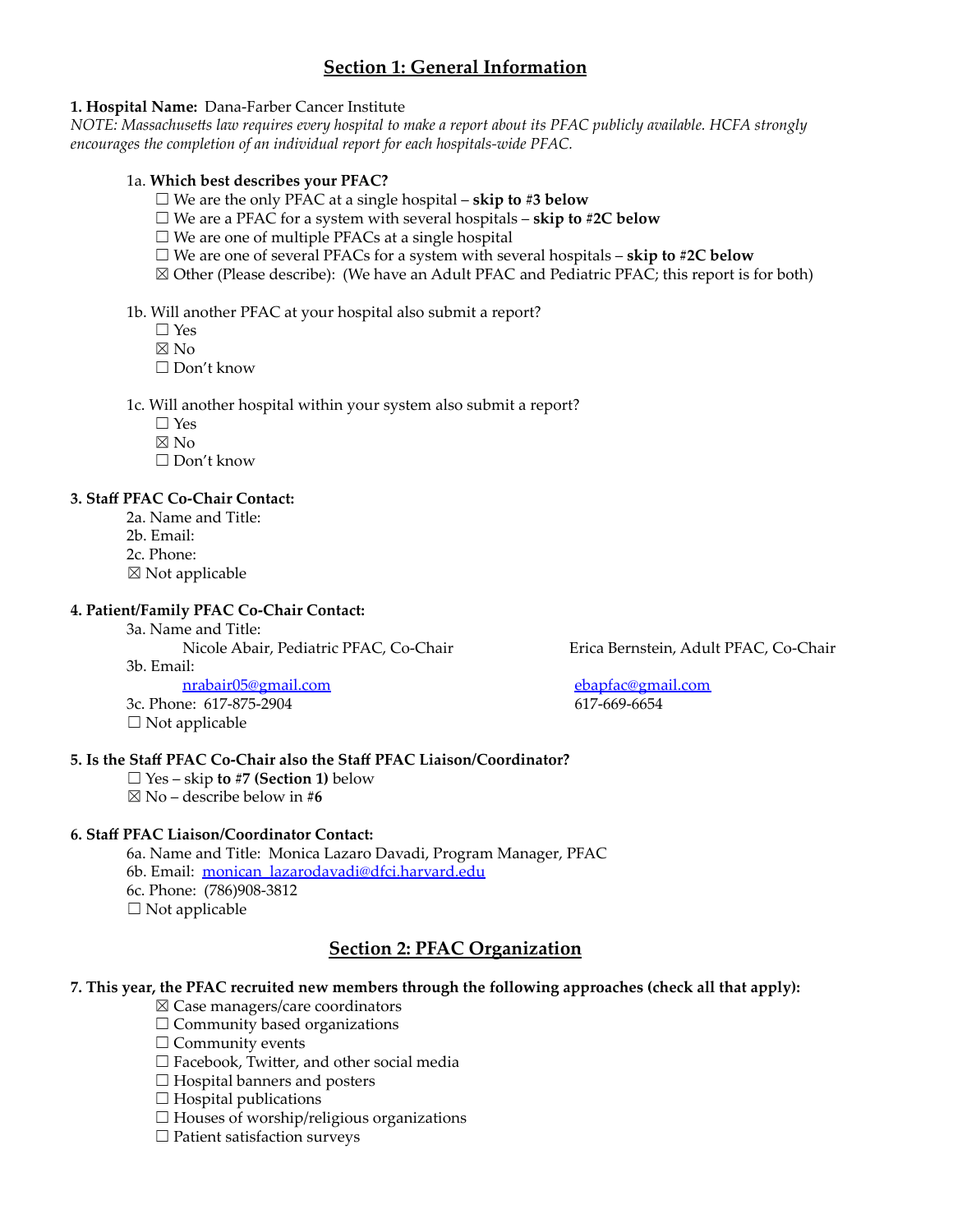- $\boxtimes$  Promotional efforts within institution to patients or families
- $\boxtimes$  Promotional efforts within institution to providers or staff
- ☐ Recruitment brochures
- $\boxtimes$  Word of mouth/through existing members
- □ Other (Please describe):
- $\Box$  N/A we did not recruit new members in FY 2020

## **8. Total number of staff members on the PFAC:**

- Pedi 10 staff members (5 have voting privileges)
- Adult 11 staff members (5 have voting privileges)

## **9. Total number of patient or family member advisors on the PFAC:**

Pedi 10 members Adult 18 members

**10. The name of the hospital department supporting the PFAC is:** Nursing and Patient Care Services

**11. The hospital position of the PFAC Staff Liaison/Coordinator is:**

Program Manager, Patient and Family Advisory Councils

## **12. The hospital provides the following for PFAC members to encourage their participation in meetings (check all that apply):**

- $\boxtimes$  Annual gifts of appreciation
- $\boxtimes$  Assistive services for those with disabilities
- $\boxtimes$  Conference call phone numbers or "virtual meeting" options
- $\boxtimes$  Meetings outside 9am-5pm office hours
- $\boxtimes$  Parking, mileage, or meals
- $\boxtimes$  Payment for attendance at annual PFAC conference
- $\boxtimes$  Payment for attendance at other conferences or trainings
- $\Box$  Provision/reimbursement for child care or elder care

 $\Box$  Stipends

- □ Translator or interpreter services
- □ Other (Please describe):
- $\Box$  N/A

## **Section 3: Community Representation**

*The PFAC regulations require that patient and family members in your PFAC be "representative of the* community served by the hospital." If you are not sure how to answer the following questions, contact your *community relations office or check "don't know."*

**13. Our hospital's catchment area is geographically defined as:**

Dana-Farber defines the catchment area as Boston's priority neighborhoods, which include Roxbury, Mission Hill, Dorchester, Mattapan, and Jamaica Plain. Dana-Farber's prioritization of these five neighborhoods within its local service area reflects a commitment to reducing the health disparities in cancer care and improving the overall health and well-being of neighborhood residents.

 $\Box$  Don't know

14. The racial and ethnic groups in these areas include (please provide percentages; if you are unsure of the **percentages check "don't know"):**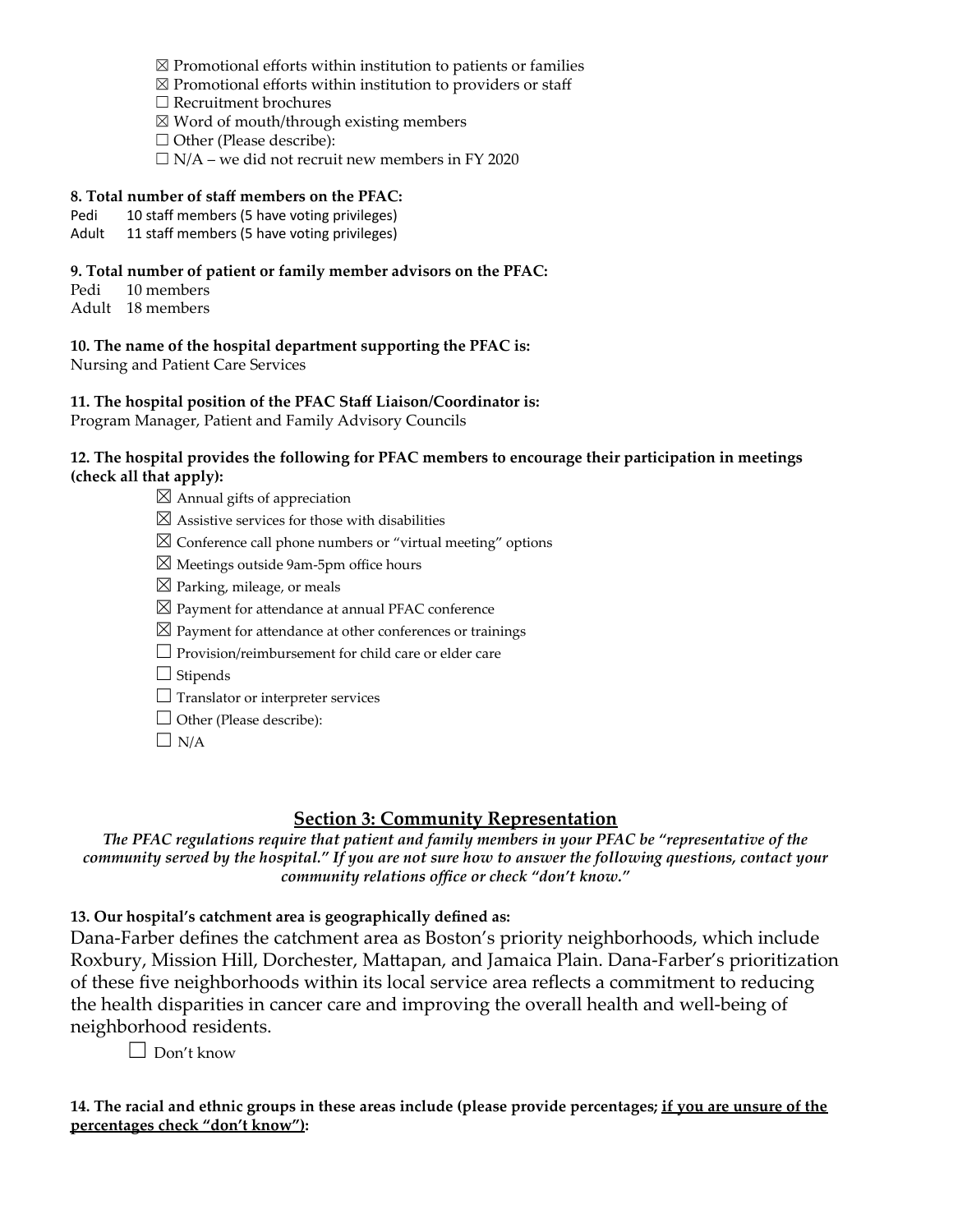|                                                                                                                 | <b>RACE</b>                                             |                                             |                                                  |                                                                     | <b>ETHNICITY</b>                         |                                      |                                                               |                 |
|-----------------------------------------------------------------------------------------------------------------|---------------------------------------------------------|---------------------------------------------|--------------------------------------------------|---------------------------------------------------------------------|------------------------------------------|--------------------------------------|---------------------------------------------------------------|-----------------|
|                                                                                                                 | $\frac{0}{0}$<br>American<br>Indian or<br>Alaska Native | $\frac{0}{0}$<br>Asian                      | $\frac{0}{0}$<br>Black or<br>African<br>American | $\frac{0}{0}$<br>Native<br>Hawaiian or<br>other Pacific<br>Islander | $\frac{0}{0}$<br>White                   | $\%$<br>Other                        | $\frac{0}{0}$<br>Hispanic,<br>Latino, or<br>Spanish<br>origin |                 |
| 14a. Our defined<br>catchment area<br>Dorchester<br>Jamaica Plain<br>Mattapan<br><b>Mission Hill</b><br>Roxbury | Included in<br>ʻother                                   | 9.4%<br>6.2%<br>1.8%<br>18.5% 15.9%<br>3.7% | 45.5%<br>11.2%<br>73%<br>51.5%                   | Included in<br>'other'                                              | 21.5%<br>55.1%<br>6.8%<br>43.9%<br>10.5% | 5.6%<br>3.9%<br>3.1%<br>1.7%<br>4.3% | 18.1%<br>23.7%<br>15.3%<br>20.0%<br>30.0%                     | П<br>Don't know |
| 14b. Patients the<br>hospital provided<br>care to in FY 2021                                                    | Included in<br>'other'                                  | 2.97% 4.22%                                 |                                                  | Included in<br>'other'                                              | 82.46% 3.81% 1.05%                       |                                      |                                                               | П<br>Don't know |
| 14c. The PFAC<br>patient and family<br>advisors in FY 2021                                                      | 0%                                                      | 6%                                          | 6%                                               | $0\%$                                                               | 85%                                      | $0\%$                                | 3%                                                            | Don't know<br>П |

## **15. The languages spoken in these areas include (please provide percentages; if you are unsure of the percentages select "don't know"):**

|                                                        | Limited English Proficiency (LEP)<br>$\%$ |                   |
|--------------------------------------------------------|-------------------------------------------|-------------------|
| 15a. Patients the hospital provided care to in FY 2021 | 6.16%                                     | $\Box$ Don't know |
| 15b. PFAC patient and family advisors in FY 2021       | $0\%$                                     | $\Box$ Don't know |

15c. What percentage of patients that the hospital provided care to in FY 2021 spoke the following as their primary language?

|                | $\%$     |
|----------------|----------|
| Spanish        | 2.79%    |
| Portuguese     | 0.46%    |
| Chinese        | 0.13%    |
| Haitian Creole | 0.16%    |
| Vietnamese     | 0.13%    |
| Russian        | 0.33%    |
| French         | $0.02\%$ |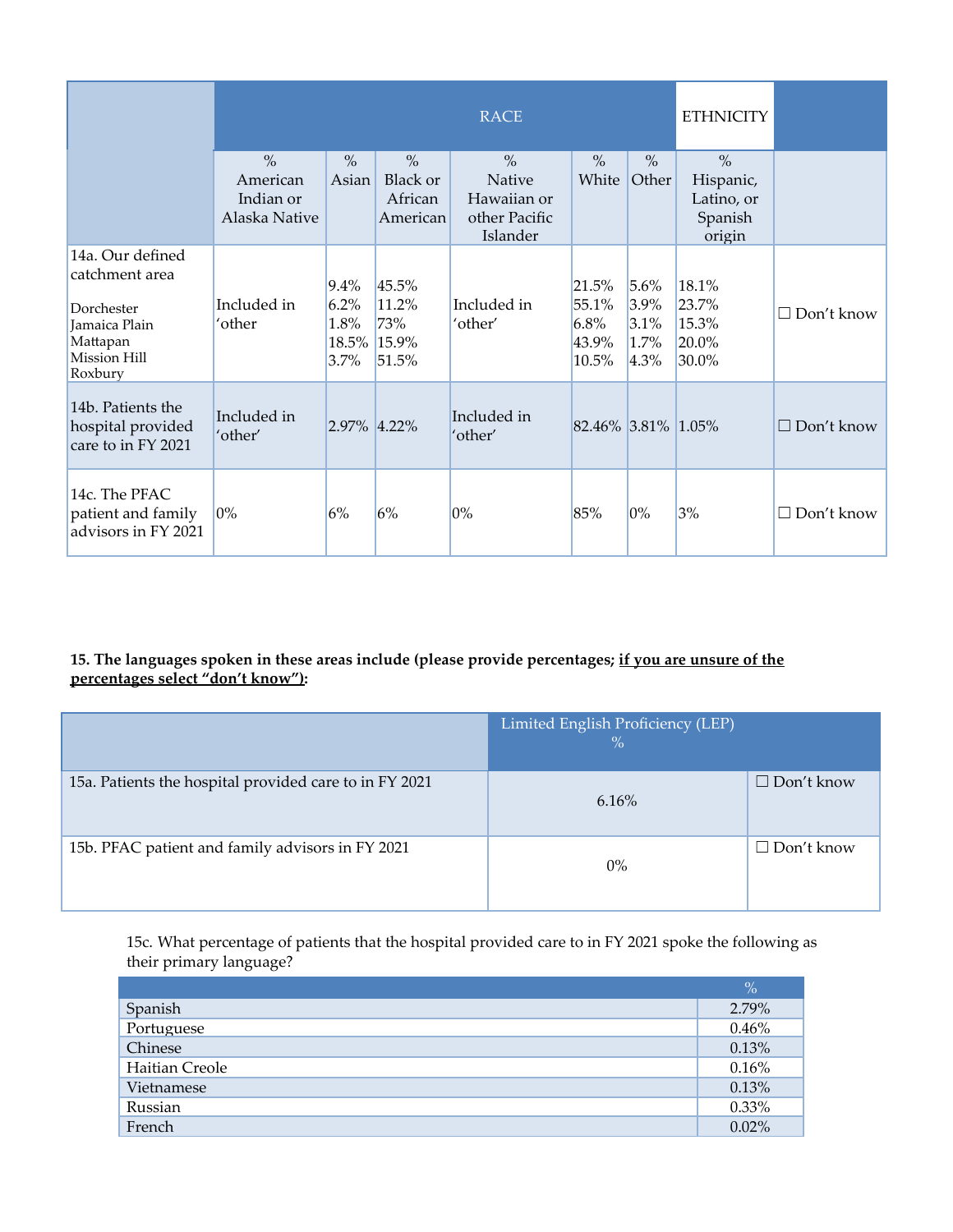| Mon-Khmer/Cambodian | Unknown  |
|---------------------|----------|
| Italian             | $0.05\%$ |
| Arabic              | $0.54\%$ |
| Albanian            | $0.06\%$ |
| Cape Verdean        | $0.21\%$ |
|                     |          |

 $\Box$  Don't know

15d. In FY 2021, what percentage of PFAC patient and family advisors spoke the following as their primary language?

|                          | $\frac{0}{0}$ |
|--------------------------|---------------|
| Spanish                  | 7.1%          |
| Portuguese               | $0\%$         |
| Chinese                  | $0\%$         |
| Haitian Creole           | $0\%$         |
| Vietnamese               | $0\%$         |
| Russian                  | $0\%$         |
| French                   | $0\%$         |
| Mon-Khmer/Cambodian      | $0\%$         |
| Italian                  | 3.57%         |
| Arabic                   | $0\%$         |
| Albanian                 | $0\%$         |
| Cape Verdean             | $0\%$         |
| $\overline{\phantom{0}}$ |               |

 $\Box$  Don't know

## **16. The PFAC is undertaking the following activities to ensure appropriate representation of our membership in comparison to our patient population or catchment area:**

Both Adult and Pedi PFAC are committed to an antiracist and social justice approach to addressing the patient and family experience, specifically amplifying the voices of patient communities with historical cancer care inequities. We aim to ensure that PFAC nurtures an inclusive culture and advocates for equity in health care throughout our interactions with DFCI.

While we are in the process of improving representation, we strive to provide education and training to help our current advocates advocate for all. To ensure that the Adult PFAC and Pediatric PFAC advocate for the diversity of patient/family voices, DFCI staff and PFAC members have been meeting monthly for the Inclusion, Diversity & Equity Workgroup. Members of this subcommittee meet to discuss recruitment strategies, health equity, training, and development opportunities for current and future Council members.

Both Adult and Pedi PFAC have used targeted recruiting messages in internal and external newsletters to reach our diverse patient populations, specifically young adults, people of color, and LGBTQ+ patients and caregivers. We are working on relaunching the e-advisor program to be more inclusive of all patient populations at D-F, allowing patients and family members to participate in patient engagement activities remotely. The program's mission is to offer a flexible option for involvement – there is an abbreviated screening, onboarding, and training process.

# **Section 4: PFAC Operations**

## **17. Our process for developing and distributing agendas for the PFAC meetings (choose):**

 $\Box$  Staff develops the agenda and sends it out prior to the meeting

- $\Box$  Staff develops the agenda and distributes it at the meeting
- $\Box$  PFAC members develop the agenda and send it out prior to the meeting
- $\Box$  PFAC members develop the agenda and distribute it at the meeting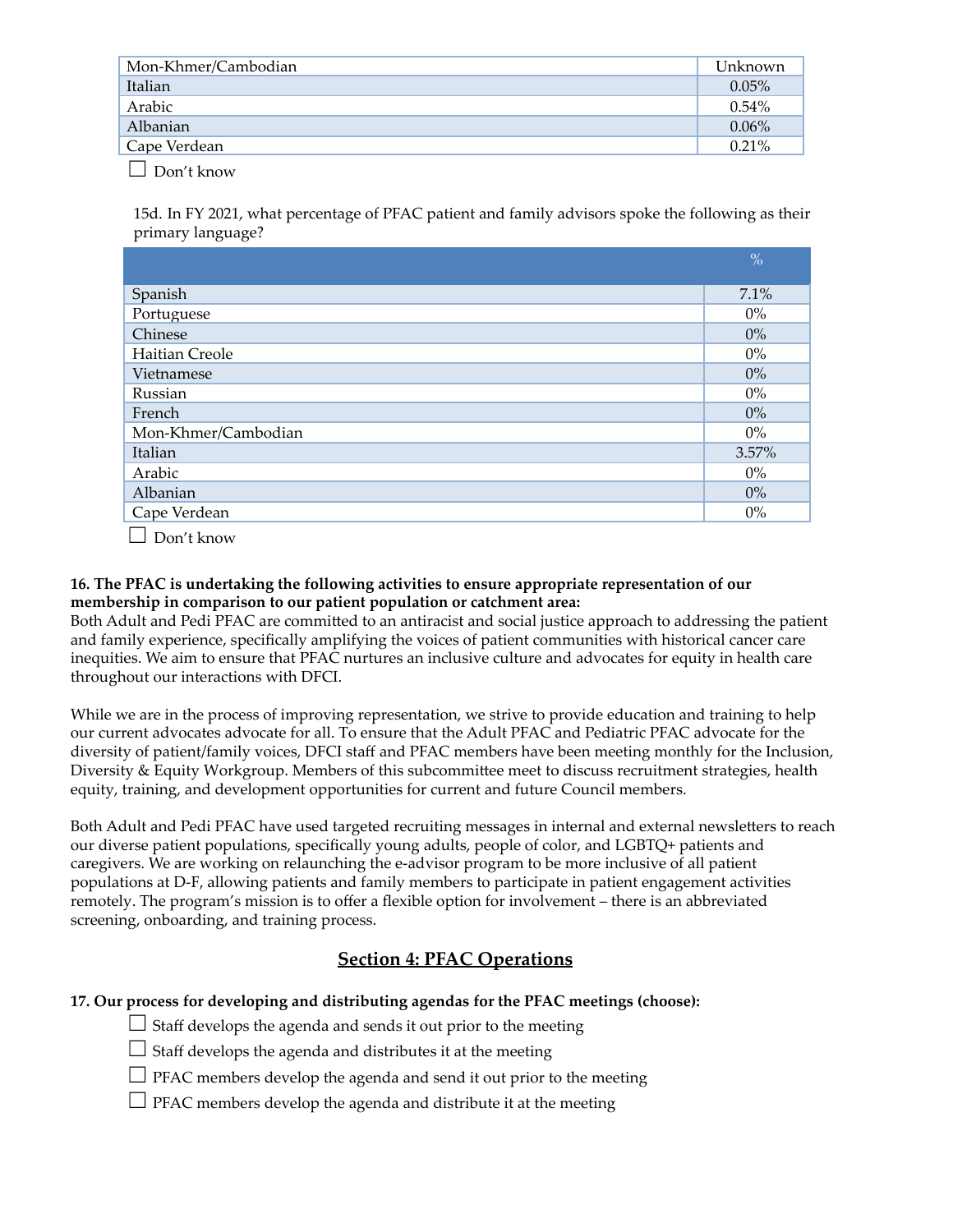- $\boxtimes$  PFAC members and staff develop agenda together and send it out prior to the meeting. (Please describe below in **#17a**)
- $\Box$  PFAC members and staff develop agenda together and distribute it at the meeting. (Please describe below in #**17a**)
- ☐ Other process (Please describe below in #**17b**)
- $\Box$  N/A the PFAC does not use agendas

## **17a. If staff and PFAC members develop the agenda together, please describe the process:**

Two to four weeks before each Adult and Pediatric PFAC meeting, the Program Manager and PFAC co-chairs have a planning meeting. During the planning meeting, the Program Manager and co-chairs introduce potential presentations, meeting topics, leadership/staff presenters, and working sessions. The group determines which presentations are relevant and plans the sequence of the meeting. In some cases, the co-chairs and Program Manager will meet with an interested presenter beforehand to ensure the topic is a good fit for an upcoming meeting - they will also use this time to discuss ways that the presenter can engage the council members through specific questions and or direct feedback. The Program Manager creates a draft agenda after the planning meeting and sends it to the Co-Chairs for approval. All presenters are asked to submit their presentations a week prior to the scheduled meeting. The agenda and meeting presentations (when appropriate) are sent to the Council the Friday before the meeting.

17b. If other process, please describe:

## **18. The PFAC goals and objectives for 2021 were: (check the best choice):**

 $\Box$  Developed by staff alone

 $\Box$  Developed by staff and reviewed by PFAC members

 $\boxtimes$  Developed by PFAC members and staff

☐ N/A – we did not have goals for FY 2020– **Skip to #20**

# **19. The PFAC had the following goals and objectives for 2021:**

Pedi:

- Pedi PFAC will further the council's growth toward being an antiracist and inclusive group that fully supports the inclusion, diversity, and equity goals of DFCI.
- Pedi PFAC will transform in person programs to a virtual format to actively engage and support pediatric patients and families while the physical presence of council members at the Institute is prohibited.
- Pedi PFAC will explore current gaps in communications, care, and programs during the transition to pediatric cancer survivorship care.
- Pedi PFAC will identify new opportunities to collaborate with DFCI, Boston Children's Hospital, and Jimmy Fund Clinic leadership and workgroups.
- Pedi PFAC will improve its internal administrative functions, such as recruiting, project tracking, and overall impact.

## Adult:

- Adult PFAC will continue to work with DFCI staff and leadership to identify and provide a trained patient/family core group to participate in research related activities.
- APFAC will continue to work with DFCI staff and leadership to support and implement initiatives aimed at inclusive and diverse growth of patient volume locally, nationally, and internationally.
- APFAC will continue to work with DFCI staff and leadership to support excellent and equitable patient and family centered experiences across the Institute.
- APFAC will work towards having an inclusive, diverse, and anti-racist council with high levels of engagement poised to advocate for all patients/family equitably.
- APFAC, as a cancer center PFAC gold standard, will continue to work on operational efficiency, DFCI engagement, and council member productivity and to mentor other PFACs nationally.

## **20. Please list any subcommittees that your PFAC has established:**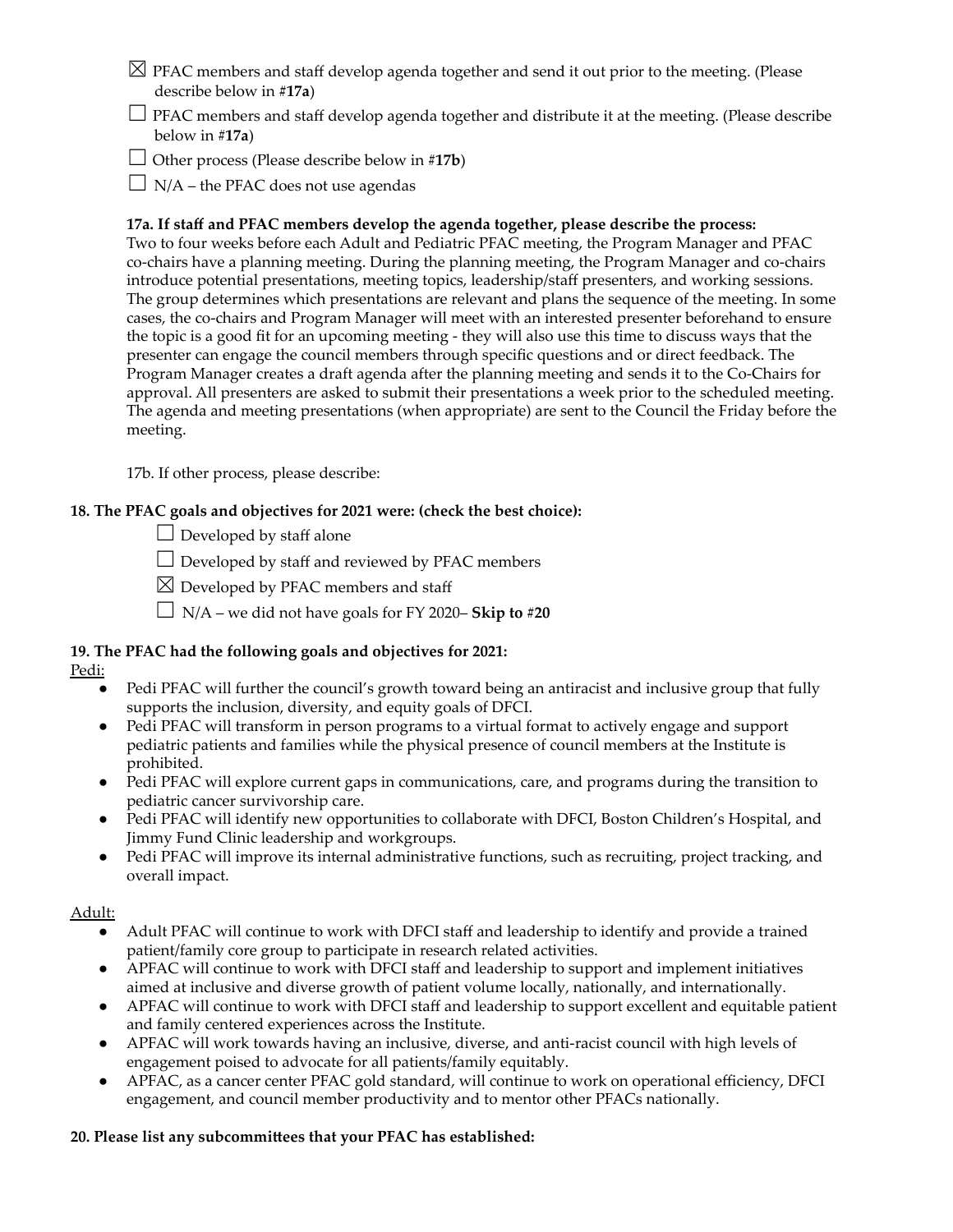## **Ongoing**

- Adult and Pedi Marketing and Recruitment
- Adult and Pedi Inclusion, Diversity, and Equity Workgroup
- Adult and Pedi Nominating Workgroup
- Pedi PFAC Weekend Initiative at Boston Children's Hospital

#### New

- Pedi Best Practices in Patient Engagement in a Pediatric Hospital Setting
- Adult Transitions of Care
- Adult PFAC Bylaws Review Workgroup

## **21. How does the PFAC interact with the hospital Board of Directors (check all that apply):**

- $\boxtimes$  PFAC submits annual report to Board
- $\boxtimes$  PFAC submits meeting minutes to Board
- $\Box$  Action items or concerns are part of an ongoing "Feedback Loop" to the Board
- $\Box$  PFAC member(s) attend(s) Board meetings
- $\Box$  Board member(s) attend(s) PFAC meetings
- $\boxtimes$  PFAC member(s) are on board-level committee(s)
- □ Other (Please describe):
- $\Box$  N/A the PFAC does not interact with the Hospital Board of Directors

## **22. Describe the PFAC's use of email, listservs, or social media for communication:**

All PFAC meetings are currently held over zoom. Majority of communication in between meetings are via email (zoom or over the phone). PFAC works closely with Dana-Farber's Communications Department to utilize social media tools for recruitment and promoting awareness.

 $\Box$  N/A – We don't communicate through these approaches

# **Section 5: Orientation and Continuing Education**

#### **23. Number of new PFAC members this year:**

Six new APFAC members and one Pedi PFAC member

## **24. Orientation content included (check all that apply):**

- $\boxtimes$  "Buddy program" with experienced members
- $\boxtimes$  Check-in or follow-up after the orientation
- $\boxtimes$  Concepts of patient- and family-centered care (PFCC)
- $\boxtimes$  General hospital orientation
- $\boxtimes$  Health care quality and safety
- $\boxtimes$  History of the PFAC
- $\boxtimes$  Hospital performance information
- $\boxtimes$  Immediate "assignments" to participate in PFAC work
- $\boxtimes$  Information on how PFAC fits within the organization's structure
- $\Box$  In-person training
- $\boxtimes$  Massachusetts law and PFACs
- $\boxtimes$  Meeting with hospital staff
- $\boxtimes$  Patient engagement in research
- $\boxtimes$  PFAC policies, member roles and responsibilities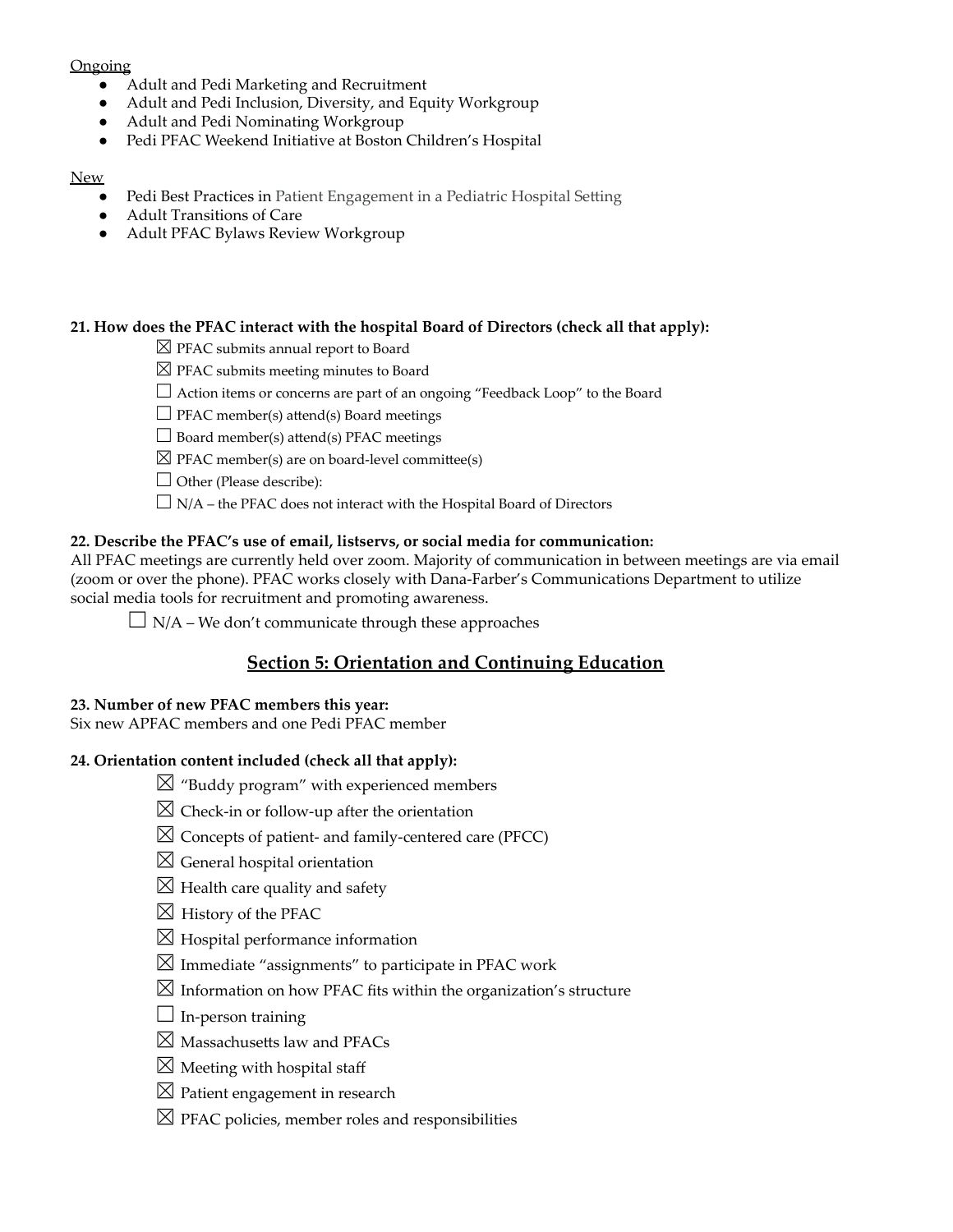## $\boxtimes$  Skills training on communication, technology, and meeting preparation

- ☒ Other (Please describe below in #**24a**)
- $\Box$  N/A the PFAC members do not go through a formal orientation process

#### **24a. If other, describe:**

All in-person training was stopped in 2021 and a virtual option was put in place

## **25. The PFAC received training on the following topics:**

- $\boxtimes$  Concepts of patient- and family-centered care (PFCC)
- $\boxtimes$  Health care quality and safety measurement
- $\boxtimes$  Health literacy
- $\Box$  A high-profile quality issue in the news in relation to the hospital (e.g. simultaneous surgeries, treatment of VIP patients, mental/behavioral health patient discharge, etc.)
- $\boxtimes$  Hospital performance information
- $\boxtimes$  Patient engagement in research
- $\boxtimes$  Types of research conducted in the hospital
- ☒ Other (Please describe below in **#25a**)
- $\Box$  N/A the PFAC did not receive training

#### **25a. If other, describe:**

Pedi PFAC completed unconscious bias and listening and speaking with candor.

Adult PFAC completed by end of 2021 on unconscious bias, listening and speaking with candor, courageous conversations, PCORI principles, and how to tell your story for advocacy, cross-cultural communication

## **Section 6: FY 2021 PFAC Impact and Accomplishments**

*The following information concerns PFAC activities in the fiscal year 2021.*

#### **26. Please share the following information on the PFACs accomplishments and impacts:**

26a. What were the three greatest accomplishments/impacts of the PFAC related to providing feedback or perspective?

| Accomplishment/Impact                                                                                                                                                                                                                                                                                                                                                                                    | Idea came from (choose one)                                             |
|----------------------------------------------------------------------------------------------------------------------------------------------------------------------------------------------------------------------------------------------------------------------------------------------------------------------------------------------------------------------------------------------------------|-------------------------------------------------------------------------|
| Accomplishment/Impact 1:                                                                                                                                                                                                                                                                                                                                                                                 | $\boxtimes$ Patient/family advisors of the PFAC                         |
| <b>Adult PFAC</b><br>Accomplishment/Impact 1:<br>Covid-19 vaccination<br>communication to patients/family:<br>Adult PFAC members were<br>involved with giving feedback to<br>communication strategies around<br>vaccination and integral to the<br>offering of panels and videos in<br>multiple languages that highlighted<br>Covid-19 vaccination info and<br>ongoing safety and visitor<br>guidelines. | $\boxtimes$<br>Department, committee, or unit that requested PFAC input |
| Pedi PFAC                                                                                                                                                                                                                                                                                                                                                                                                |                                                                         |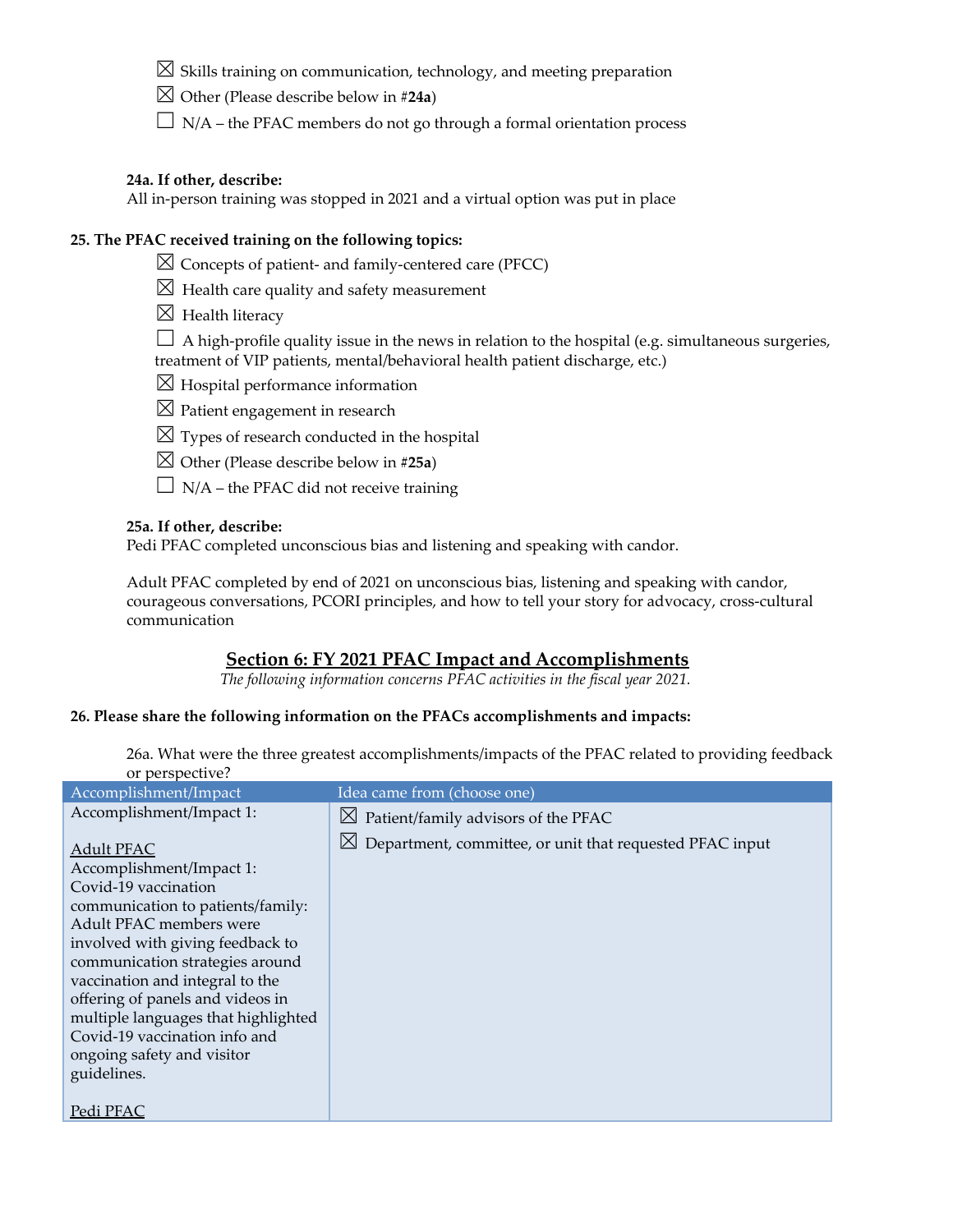| Provided feedback on a change in<br>current practice/policy for pediatric<br>solid tumor patients about<br>treatment in an outpatient setting<br>rather than admission to the<br>hospital for fever and neutropenia.<br>Also reviewed parent/caregiver<br>education sheet on new policy and<br>process.                                                                                                                                                                   |                                                                                                                            |
|---------------------------------------------------------------------------------------------------------------------------------------------------------------------------------------------------------------------------------------------------------------------------------------------------------------------------------------------------------------------------------------------------------------------------------------------------------------------------|----------------------------------------------------------------------------------------------------------------------------|
| Accomplishment/Impact 2:<br><b>Adult PFAC</b><br>Research advocacy: APFAC<br>supported multiple research<br>projects from leaders of support to<br>focus groups to communication<br>review. APFAC trained its<br>members in PCORI research<br>fundamentals and in integrating<br>and inclusion, diversity, and equity<br>lens into research advocacy. AFPAC<br>co-chairs initiated a development<br>plan to increase PFAC involvement<br>in future research partnerships. | $\boxtimes$ Patient/family advisors of the PFAC<br>$\boxtimes$<br>Department, committee, or unit that requested PFAC input |
| Pedi PFAC<br>Provided feedback and a<br>patient/caregiver perspective on<br>three different workgroups as part<br>of the clinical restructuring at the<br>Jimmy Fund Clinic. Specifically, lab<br>flow workstream, telephone<br>management, and patient<br>communications workgroups.                                                                                                                                                                                     |                                                                                                                            |
| Accomplishment/Impact 3:                                                                                                                                                                                                                                                                                                                                                                                                                                                  | $\boxtimes$ Patient/family advisors of the PFAC                                                                            |
| <b>Adult PFAC</b>                                                                                                                                                                                                                                                                                                                                                                                                                                                         | $\boxtimes$<br>Department, committee, or unit that requested PFAC input                                                    |
| Provided high level feedback on<br>multiple business initiatives that<br>centered the patient/family voice in<br>shared desired outcomes of<br>improved equitable cancer care.<br>Pedi PFAC<br>Provided feedback on<br>patient/caregiver communications<br>regarding COVID vaccine policies                                                                                                                                                                               |                                                                                                                            |
| as well as changes to family<br>presence in the Jimmy Fund Clinic                                                                                                                                                                                                                                                                                                                                                                                                         |                                                                                                                            |

26b. What were the three greatest accomplishments/impacts of the PFAC related to influencing the institution's financial and programmatic decisions?

| Accomplishment/Impact    | Idea came from (choose one)                                          |
|--------------------------|----------------------------------------------------------------------|
| Accomplishment/Impact 1: | $\boxtimes$ Patient/family advisors of the PFAC                      |
| Adult PFAC               | $\boxtimes$ Department, committee, or unit that requested PFAC input |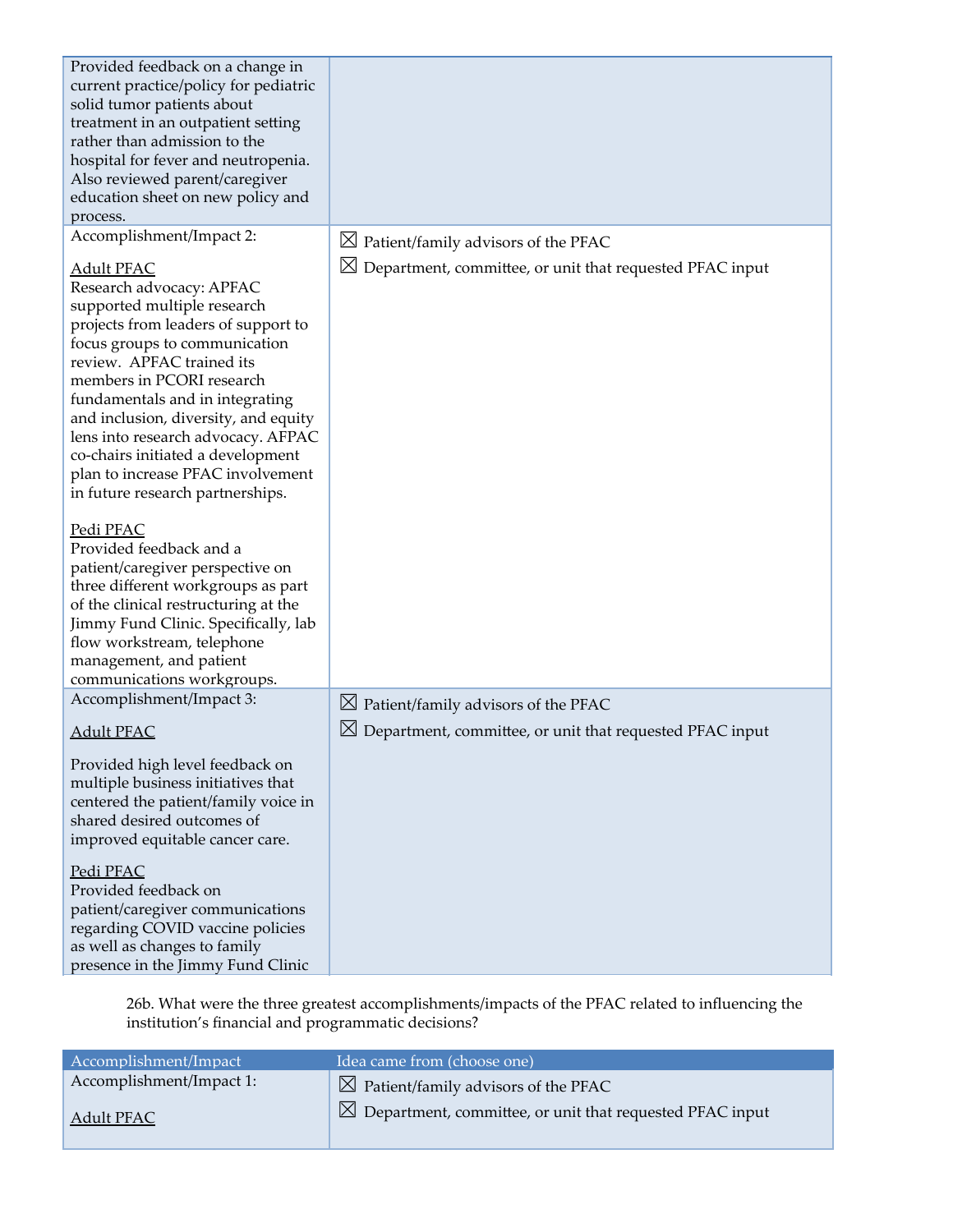| New Location: Adult PFAC<br>oversaw the successful opening of a<br>new location with "patient" run<br>throughs and ongoing feedback on<br>available virtual and in person<br>patient services in the setting of<br>Covid-19.<br>Pedi PFAC<br>Collaborated with the Philanthropy<br>department on a new naming<br>opportunity display targeted to<br>raise \$1M.                           |                                                                      |
|-------------------------------------------------------------------------------------------------------------------------------------------------------------------------------------------------------------------------------------------------------------------------------------------------------------------------------------------------------------------------------------------|----------------------------------------------------------------------|
| Accomplishment/Impact 2:                                                                                                                                                                                                                                                                                                                                                                  | $\boxtimes$ Patient/family advisors of the PFAC                      |
| <b>Adult PFAC</b><br>Satellite expansion: Adult PFAC has<br>been involved in multiple levels of<br>planning from design to patient<br>services to patient/family<br>communication to available clinical<br>services for DFCI expansion. Adult<br>PFAC members have partnered<br>with DFCI to successfully plan,<br>open, and evaluate opening success<br>measures of multiple satellites. | $\boxtimes$ Department, committee, or unit that requested PFAC input |
| Accomplishment/Impact 3:                                                                                                                                                                                                                                                                                                                                                                  | $\boxtimes$ Patient/family advisors of the PFAC                      |
| Adult & Pedi PFAC<br>Legislative advocacy: Adult and<br>Pediatric PFAC members<br>participated in advocacy to support<br>legislative issues that affect DFCI's<br>financial outlook.                                                                                                                                                                                                      | $\boxtimes$ Department, committee, or unit that requested PFAC input |

26c. What were the three greatest accomplishments/impacts of the PFAC related leading/co-leading programs and initiatives?

| Accomplishment/Impact                                                                                                                                                                                                                                                                                                                                                                                                                                                                                                                                 | Idea came from (choose one)                              |
|-------------------------------------------------------------------------------------------------------------------------------------------------------------------------------------------------------------------------------------------------------------------------------------------------------------------------------------------------------------------------------------------------------------------------------------------------------------------------------------------------------------------------------------------------------|----------------------------------------------------------|
| Accomplishment/Impact 1:                                                                                                                                                                                                                                                                                                                                                                                                                                                                                                                              | $\boxtimes$ Patient/family advisors of the PFAC          |
| <b>Adult and Pediatric PFAC</b><br>Inclusion, Diversity, & Equity (IDE):<br>Separate Adult and Pedi PFAC<br>workgroups on inclusion and<br>diversity were unified as a single<br>PFAC workgroup dedicated to<br>championing IDE values<br>throughout PFAC participation at<br>DFCI. The PFACs have worked<br>together with DFCI's Office of<br>Inclusion and Diversity on<br>numerous programs (e.g. shared<br>development of IDE relevant<br>training programs for PFAC and<br>staff; participation in IDE executive<br>and action team workgroups). | Department, committee, or unit that requested PFAC input |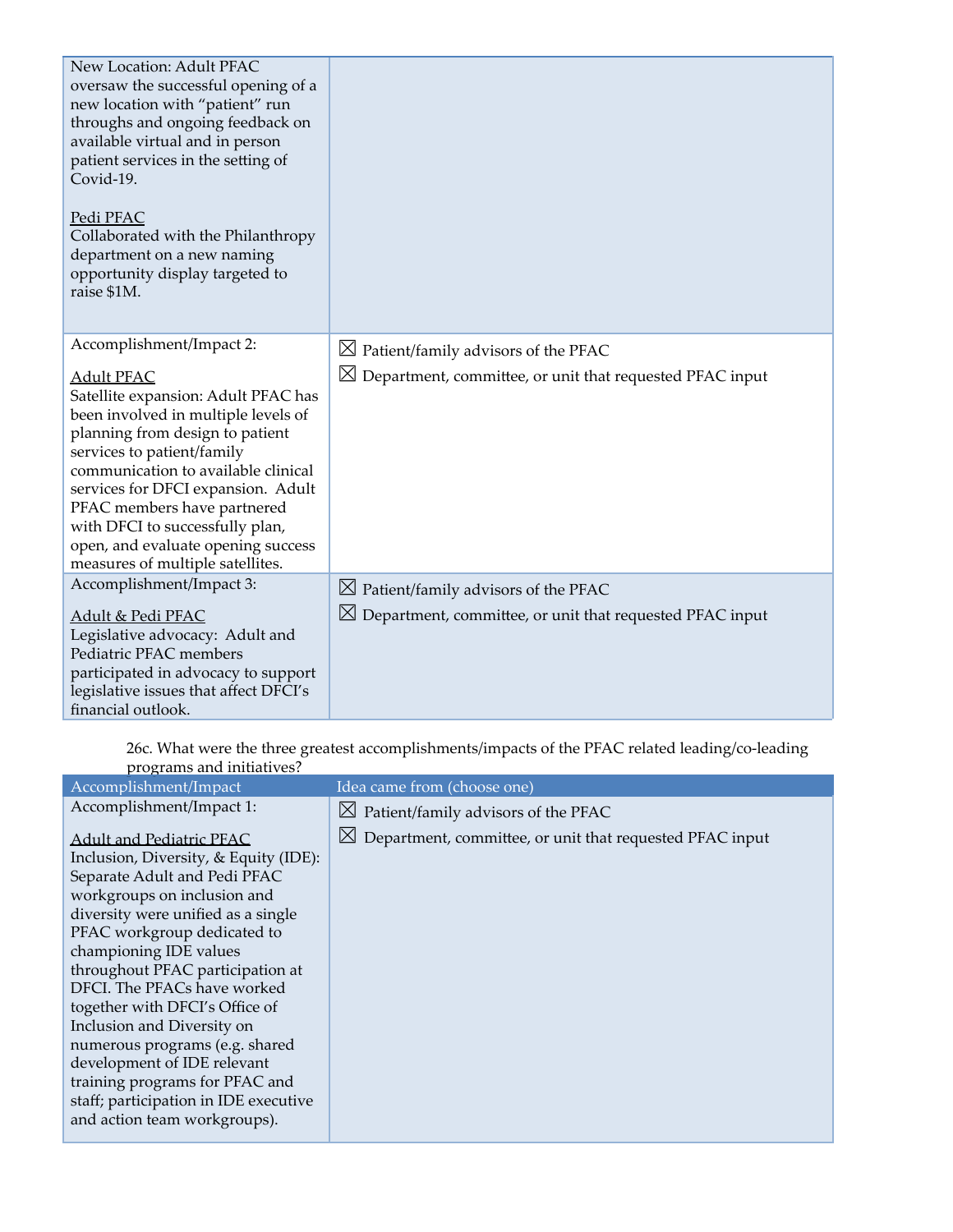| Pedi PFAC<br>Collaborated with the Psychosocial<br>Department to support a new,<br>online support option for teens<br>going through cancer treatment<br>(Teen Chat). Assisted in the<br>development of a comprehensive<br>teen mentor response FAQ, the<br>production of marketing materials,<br>and serve as teen mentors                                                                                                                                                   |                                                                      |
|------------------------------------------------------------------------------------------------------------------------------------------------------------------------------------------------------------------------------------------------------------------------------------------------------------------------------------------------------------------------------------------------------------------------------------------------------------------------------|----------------------------------------------------------------------|
| Accomplishment/Impact 2:                                                                                                                                                                                                                                                                                                                                                                                                                                                     | $\boxtimes$ Patient/family advisors of the PFAC                      |
| <b>Adult PFAC</b><br>Bilingual services: Adult PFAC has<br>championed providing information<br>about key initiatives upfront in<br>multiple languages (e.g.<br>Covid forums; Patient Reported<br>Data; Spanish language DFCI<br>Facebook page; Patient Experience<br>offerings in all languages)                                                                                                                                                                             | $\boxtimes$ Department, committee, or unit that requested PFAC input |
| Pedi PFAC<br>Collaborated with the PsychoSocial<br>Department on a new<br>parent/caregiver support program,<br><b>Connections: Pediatric Cancer</b><br>Caregiver Support. The joint<br>collaboration of DFCI and<br>Momcology, a national $501 \circledcirc (3)$<br>non-profit organization provides a<br>place for peer-guided support,<br>evidence-based strategies and open<br>discussion. Serve as Parent leaders<br>and facilitate these bimonthly<br>virtual meetings. |                                                                      |
| Accomplishment/Impact 3:                                                                                                                                                                                                                                                                                                                                                                                                                                                     | $\boxtimes$ Patient/family advisors of the PFAC                      |
| <b>Adult PFAC</b><br>Revision of Adult PFAC<br>onboarding, bylaws, and tracking<br>activities to reflect current virtual<br>approach and to incorporate<br>inclusion, diversity, equity lens into<br>PFAC processes.                                                                                                                                                                                                                                                         | Department, committee, or unit that requested PFAC input             |
| Pedi PFAC<br>Conducted an extensive study of<br>best practices in patient<br>engagement in pediatric hospital<br>setting. An online survey was<br>completed by 20 major medical<br>centers, and this was followed up<br>with telephone interviews. Findings<br>were supplemented with secondary<br>research. The report will be used to<br>assess opportunities for more<br>effective engagement of patients                                                                 |                                                                      |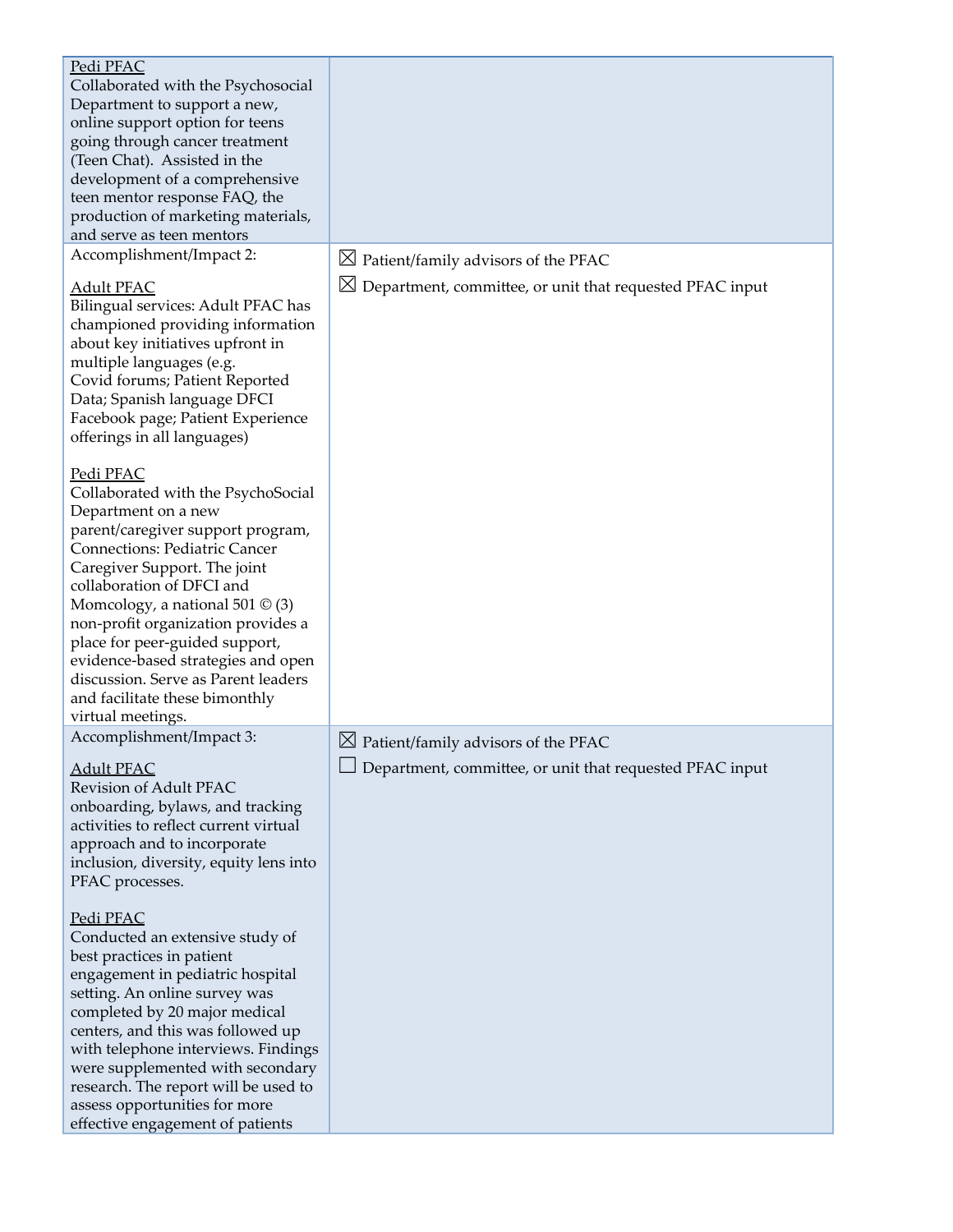## **27. The five greatest challenges the PFAC had in FY 2021:**

Challenge 1: Transitioning impactful in-person patient and caregiver support programs to a virtual format due to limitations on in-person physical presence at DFCI.

Challenge 2: Maintaining continuity of projects, initiatives and other Adult and Pedi PFAC work during internal DFCI program management staff changes.

Challenge 3: Connecting with patients and families to amplify concerns and opportunities.

Challenge 4: Fostering a sense of community among Pedi and Adult PFAC members while all activities remain virtual.

Challenge 5: Increasing PFAC diversity to better represent our catchment area.

 $\Box$  N/A – we did not encounter any challenges in FY 2021

#### **28. The PFAC members serve on the following hospital-wide committees, projects, task forces, work groups, or Board committees:**

- ☐ Behavioral Health/Substance Use
- ☒ Bereavement
- ☒ Board of Directors
- ☒ Care Transitions
- ☒ Code of Conduct
- ☒ Community Benefits
- ☒ Critical Care
- ☒ Culturally Competent Care
- ☐ Discharge Delays
- $\boxtimes$  Diversity & Inclusion
- ☐ Drug Shortage
- ☒ Eliminating Preventable Harm
- ☒ Emergency Department Patient/Family Experience Improvement
- ☒ Ethics
- $\Box$  Institutional Review Board (IRB)
- $\boxtimes$  Lesbian, Gay, Bisexual, and Transgender (LGBT) Sensitive Care
- ☒ Patient Care Assessment
- ☒ Patient Education
- ☒ Patient and Family Experience Improvement
- ☐ Pharmacy Discharge Script Program
- ☒ Quality and Safety
- ☒ Quality/Performance Improvement
- $\Box$  Surgical Home
- ☐ Other (Please describe):
- ☐ N/A **–** the PFAC members do not serve on these **Skip to #30**

**29. How do members on these hospital-wide committees or projects report back to the PFAC about their work?** Verbal/ email updates at Adult PFAC and Pediatric PFAC meetings

#### **30. The PFAC provided advice or recommendations to the hospital on the following areas mentioned in the Massachusetts law (check all that apply):**

- $\Box$  Institutional Review Boards
- $\boxtimes$  Patient and provider relationships
- ☒ Patient education on safety and quality matters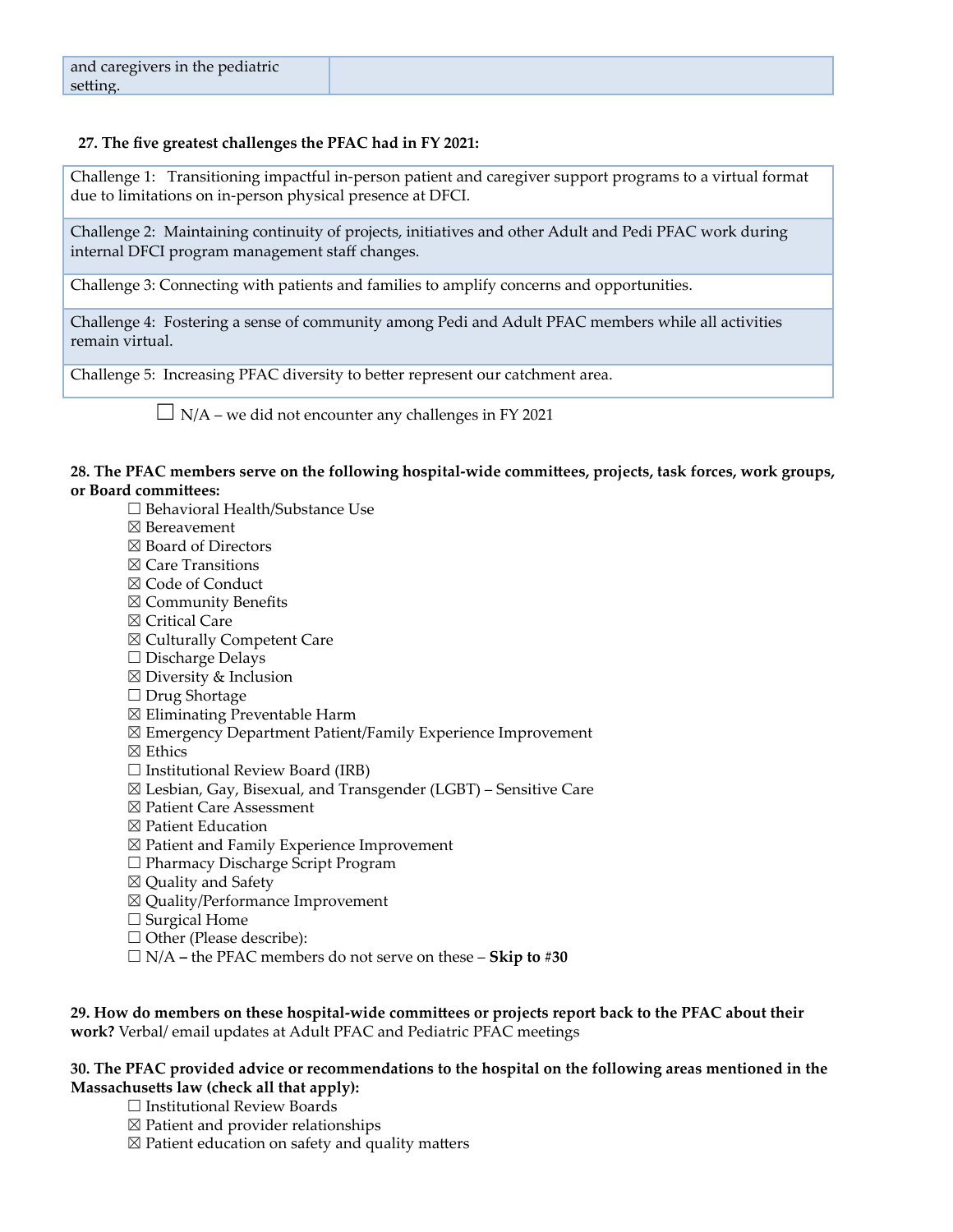$\boxtimes$  Quality improvement initiatives

 $\Box$  N/A – the PFAC did not provide advice or recommendations to the hospital on these areas in FY 2020

## **31. PFAC members participated in the following activities mentioned in the Massachusetts law (check all that apply):**

☒ Advisory boards/groups or panels

☒ Award committees

- $\boxtimes$  Co-trainers for clinical and nonclinical staff, in-service programs, and health professional trainees
- $\boxtimes$  Search committees and in the hiring of new staff
- ☒ Selection of reward and recognition programs
- $\boxtimes$  Standing hospital committees that address quality

☒ Task forces

 $\Box$  N/A – the PFAC members did not participate in any of these activities

## **32. The hospital shared the following public hospital performance information with the PFAC (check all that apply):**

## **32a. Complaints and serious events**

- ☒ Complaints and investigations reported to Department of Public Health (DPH)
- ☒ Healthcare-Associated Infections (National Healthcare Safety Network)
- $\boxtimes$  Patient complaints to hospital
- ☒ Serious Reportable Events reported to Department of Public Health (DPH)

#### **32b. Quality of care**

 $\Box$  High-risk surgeries (such as aortic valve replacement, pancreatic resection)

- ☒ Joint Commission Accreditation Quality Report (such as asthma care, immunization, stroke care)
- $\boxtimes$  Medicare Hospital Compare (such as complications, readmissions, medical imaging)
- $\Box$  Maternity care (such as C-sections, high risk deliveries)

### **32c. Resource use, patient satisfaction, and other**

 $\boxtimes$  Inpatient care management (such as electronically ordering medicine, specially trained doctors for ICU patients)

☒ Patient experience/satisfaction scores (eg. HCAHPS - Hospital Consumer Assessment of Healthcare Providers and Systems)

- $\boxtimes$  Resource use (such as length of stay, readmissions)
- □ Other (Please describe):
- $\Box$  N/A the hospital did not share performance information with the PFAC **Skip to** #35

## **33. Please explain why the hospital shared only the data you checked in Q 32 above:**

1 Adult and 1 Pediatric PFAC member participate in a board/leadership level committee named the "Quality Improvement and Risk Management Committee" (QIRM). This high-level and confidential committee shares information addressed in all check boxes above and engages PFAC during and after meetings. The 2 PFAC representatives are core members of this committee. Additionally, we have 1 Adult and 1 Pediatric PFAC representative on the Grievance Committee and a staff representative on the Quality Improvement Committee.

#### **34. Please describe how the PFAC was engaged in discussions around these data in #32 above and any resulting quality improvement initiatives:**

They are active participants on project teams and committees. Members receive meeting materials prior to meetings via email as well as review materials during meetings with other project team members. They play active roles and participate as any other project team member would.

#### 35. The PFAC participated in activities related to the following state or national quality of care initiatives **(check all that apply):**

- 35a. National Patient Safety Hospital Goals
- $\boxtimes$  Identifying patient safety risks
- $\boxtimes$  Identifying patients correctly
- ☒ Preventing infection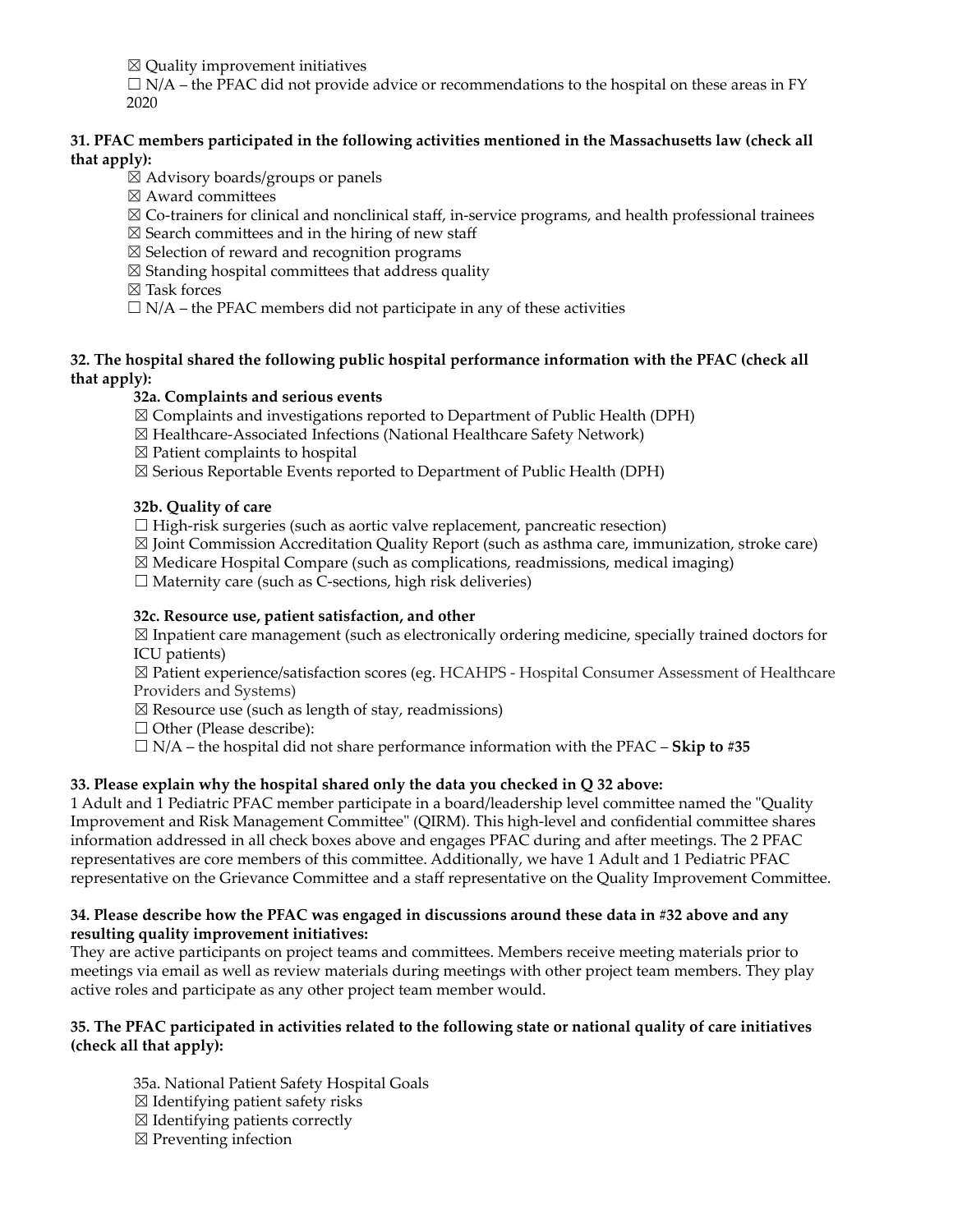$\Box$  Preventing mistakes in surgery

 $\boxtimes$  Using medicines safely

 $\boxtimes$  Using alarms safely

35b. Prevention and errors

 $\boxtimes$  Care transitions (e.g., discharge planning, passports, care coordination, and follow up between care settings)

☒ Checklists

☒ Electronic Health Records –related errors

- $\boxtimes$  Hand-washing initiatives
- ☒ Human Factors Engineering
- $\boxtimes$  Fall prevention
- $\boxtimes$  Team training
- ☒ Safety

35c. Decision-making and advanced planning

- $\boxtimes$  End of life planning (e.g., hospice, palliative, advanced directives)
- ☒ Health care proxies
- $\boxtimes$  Improving information for patients and families
- ☒ Informed decision making/informed consent

35d. Other quality initiatives

 $\Box$  Disclosure of harm and apology

 $\boxtimes$  Integration of behavioral health care

☐ Rapid response teams

 $\boxtimes$  Other (Please describe): Institute-wide vaccination communications

 $\Box$  N/A – the PFAC did not work in quality of care initiatives

#### **36. Were any members of your PFAC engaged in advising on research studies?**

☒ Yes

☐ No – **Skip to #40 (Section 6)**

#### **37. In what ways are members of your PFAC engaged in advising on research studies? Are they:**

☒ Educated about the types of research being conducted

 $\boxtimes$  Involved in study planning and design

 $\boxtimes$  Involved in conducting and implementing studies

☒ Involved in advising on plans to disseminate study findings and to ensure that findings are communicated in understandable, usable ways

 $\Box$  Involved in policy decisions about how hospital researchers engage with the PFAC (e.g. they work on a policy that says researchers have to include the PFAC in planning and design for every study)

#### **38. How are members of your PFAC approached about advising on research studies?**

 $\Box$  Researchers contact the PFAC

 $\Box$  Researchers contact individual members, who report back to the PFAC

- ☒ Other (Please describe below in **#38a**)
- $\Box$  None of our members are involved in research studies

38a. If other, describe: Researchers contact the PFAC Program Manager

#### **39. About how many studies have your PFAC members advised on?**

- $\Box$  1 or 2
- ☒ 3-5

 $\Box$  More than 5

□ None of our members are involved in research studies